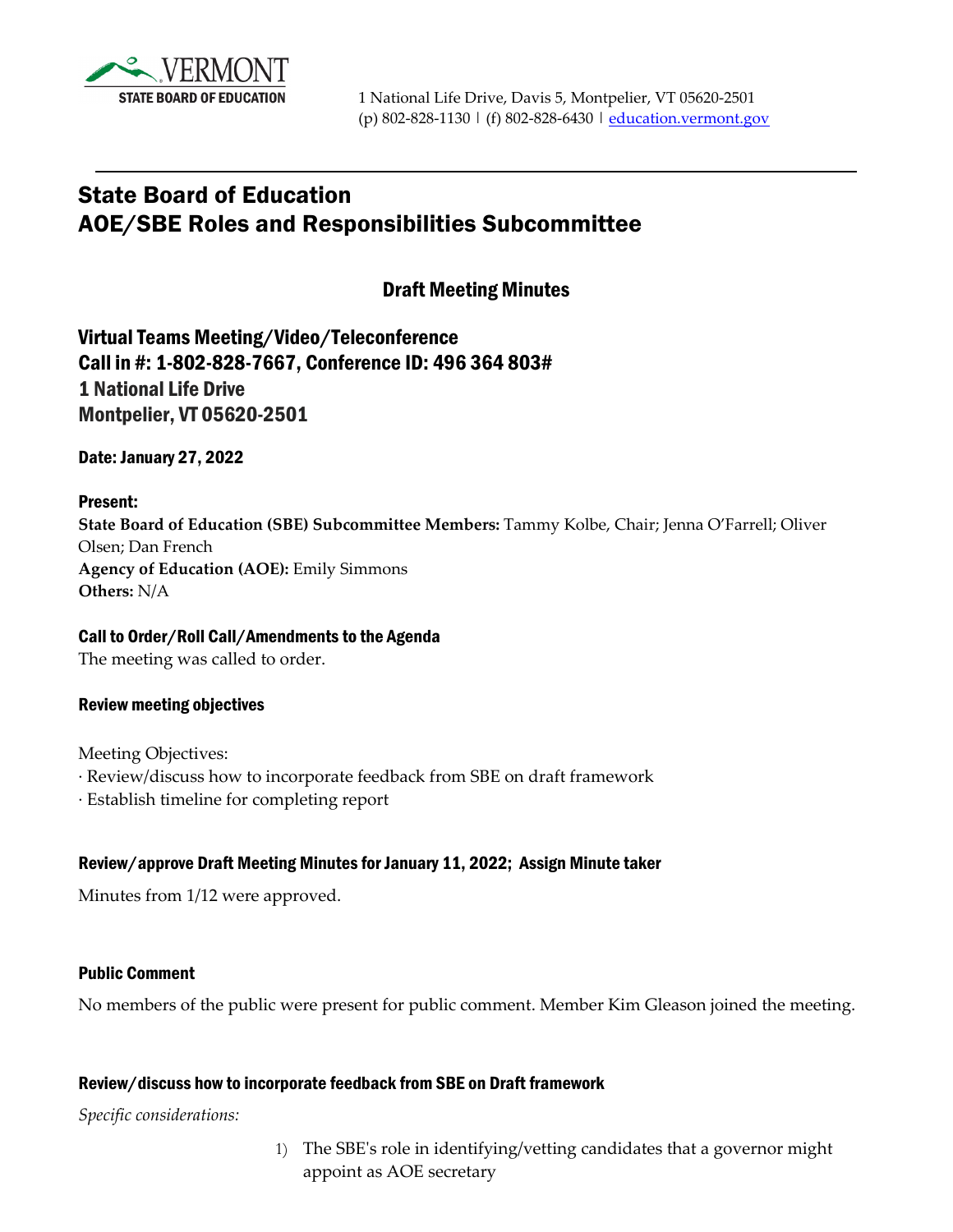- 2) Further clarification in the proposal for delineating roles and responsibilities for rule making, particularly with respect to what should be included in SBE's review of proposed rules prior to filing with Interagency Committee on Administrative Rules (ICAR)
- 3) Consideration for a recommendation to rejoin the National Association of State Boards of Education
- 4) SBE's budget request, particularly for outside counsel in support of its role in appeals/dispute resolution and rule making

## Discussion:

Agenda Item #2 –

What should be included in SBE for rules in filing for ICAR? Conversation grounded in what is process, what is content?

Concerns mainly lie in the SBE Role in the final review of process

Revised text offer:

The SBE will issue an opinion of the Board regarding the rule (e.g., certification). This opinion will consist of two parts: (1) A determination as to whether AOE followed the pre-approved rulemaking process; and (2) comment on whether the AOE followed the agreed upon process for integrating public comment on the rule. The SBE may also comment on whether the SBE finds that the full text of the proposed rule responsive to public input provided during the rulemaking process; however, is not compelled to do so.

Comments include: speaks to responsibility not discretionary authority which should not be used to block the process from moving forward. It is about a balance between process and public assurance while allowing the agency bandwidth to handle substance. AOE audience is the legislature which has a process for approval. Legislative Committee on Administrative Rules (LCAR) can raise an issue that would hold up the process. AOE would not want SBE to be applying another set of principles.

# Agenda Item #1 -

Comments: Language came a provision from separating the Secretary from the SBE. Change was able elevating the focus of education to the level of the Governor therefore the Governor is charged with the responsibility of the hiring the Secretary. If they do not have authority in the process, without allowing them the ability to hire the candidate, a difficult dynamic may ensue.

What if the Governor has discretion, what is our role?

If the secretary turns over every two years, like the Governor, it would potentially be damaging to the stability of public education.

Process remains as is, SBE would recommend at least a specific number of candidates.

Public engagement process to vet candidates.

Agreed to put it out to the Legislature for a consideration. We recognize there are challenges with the process to consider. Allow the General Assembly to decide.